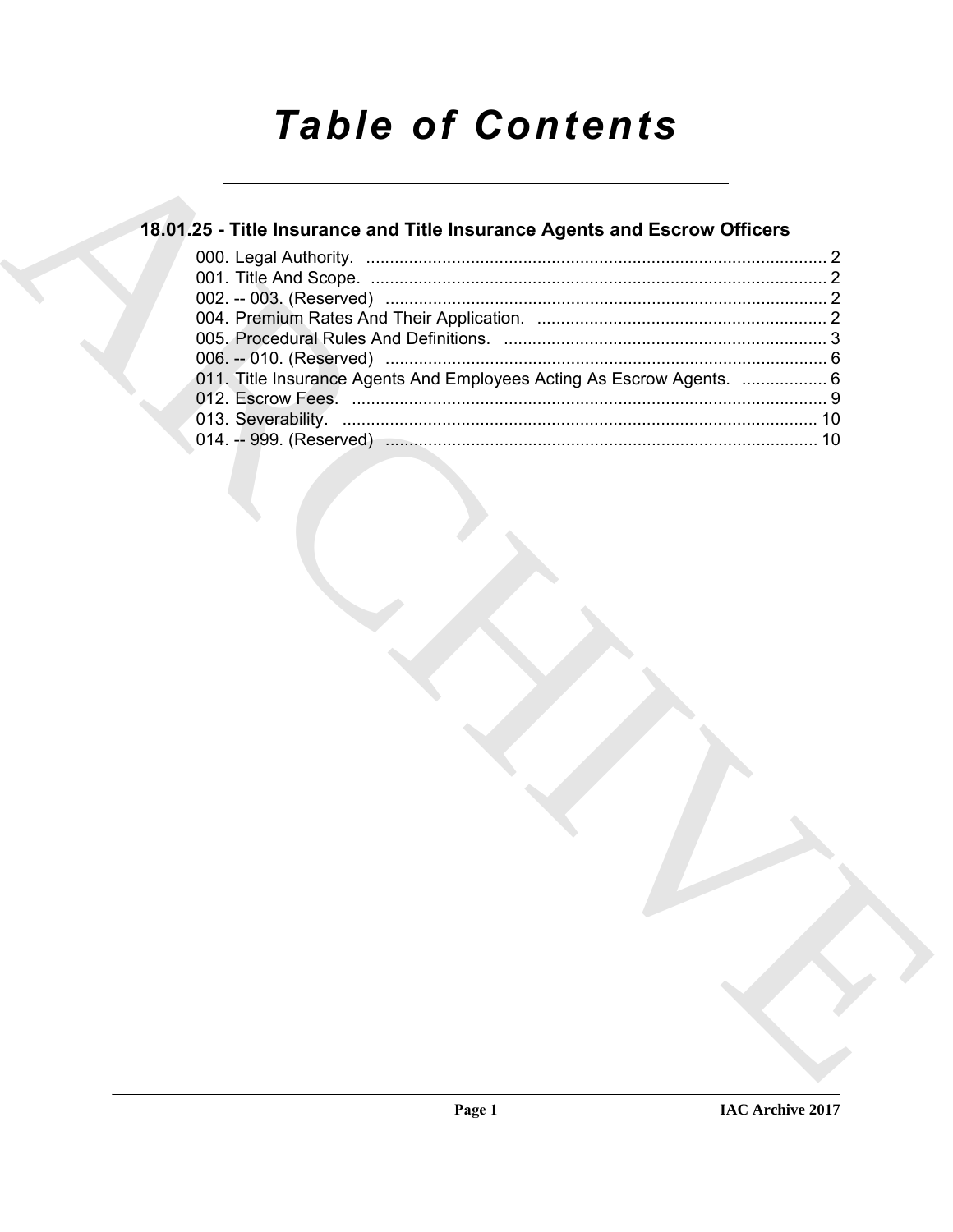#### **IDAPA 18 TITLE 01 CHAPTER 25**

#### <span id="page-1-0"></span>**18.01.25 - TITLE INSURANCE AND TITLE INSURANCE AGENTS AND ESCROW OFFICERS**

#### <span id="page-1-1"></span>**000. LEGAL AUTHORITY.**

These rules are promulgated pursuant to authority granted by Chapter 27 of Title 41, Idaho Code, Chapter 52 of Title 67, Idaho Code, and Section 41-211, Idaho Code. (7-1-93)

#### <span id="page-1-2"></span>**001. TITLE AND SCOPE.**

The purpose of these rules is to adopt with reference to title insurance and title insurance agents and escrow officers rules governing rates charged for various services and insurability on certain matters; rules governing procedural methods as to the way the title insurers, title insurance agents and their officers are to perform certain actions and rules governing actions of title insurance agents and employees acting as escrow agents. The purpose is to further protect consumers of title insurance industry products by ensuring that consumers are not injured by delivery of certain funds or documents (for recordation or otherwise) from an escrow without prior receipt of "collected funds" by the escrow agent and to preserve the financial stability of title insurers and title insurance agents.

#### <span id="page-1-3"></span>**002. -- 003. (RESERVED)**

#### <span id="page-1-7"></span><span id="page-1-5"></span><span id="page-1-4"></span>**004. PREMIUM RATES AND THEIR APPLICATION.**

**CHAPTER 25**<br> **CHAPTER 26**<br> **CHAPTER 26<br>
THE INSURANCE AND ITTLE INSURANCE AGENTS AND ESCRIPY OF THE 26 CHAPTER 26<br>
THE INSURANCE AGENTS AND ESSENCTION (1997)**  $\frac{1}{2}$  **(1997)**  $\frac{1}{2}$  **(1997)**  $\frac{1}{2}$  **(1997)**  $\frac{1}{2}$  **( 01. Schedule of Premium Rates**. Each title insurer shall file its schedule of premium rates (including both the taxable risk portion and the service portion) for title insurance charged the public for all policies, which premium rates shall commence with the lowest rate and shall advance by one thousand dollars (\$1,000) increments. The rate schedule shall include owner's, standard mortgagee and extended coverage mortgagee policies, and may include other rates. In addition, any charges made for special endorsements shall be listed and the type of policy to which applicable. Filed rates shall provide that where a preliminary report is issued, the order for the policy may be canceled prior to closing upon applicant being required to pay a cancellation charge of fifty percent (50%) of the premium with a minimum of fifty dollars (\$50) provided that any portion of the charge in excess of one hundred dollars (\$100) may be waived, and provided the entire charge may be canceled if it is apparent that by inadvertence or error the customer entered duplicate orders with the same or competing companies. The premium rates for policies shall only include title examination and issuance of title insurance which shall be deemed to include any preliminary report, commitment to insure, binder or similar report (herein collectively called preliminary report) and the policy subsequently issued thereon. If more than one (1) chain of title is involved, an additional charge shall be made for each additional chain. An additional chain is one involving property in a different block or section or under a different ownership within the last five (5) years. (7-1-93) ownership within the last five  $(5)$  years.

<span id="page-1-6"></span>**02. Rebates, Discounts, Credits**. No title insurer or title insurance agent shall: (7-1-93)

**a.** Charge a premium for a policy in one transaction and withhold issuance of a policy thereon;

 $(7-1-93)$ 

**b.** Charge a premium for a policy in one transaction and apply the premium, or any part thereof, applicable to the first transaction to a premium charged in a subsequent transaction; provided that a title insurer may file a temporary or construction mortgagees policy rate allowing credit for such policy upon a permanent policy to the extent of the basic standard coverage charge only for the temporary policy provided that full applicable premium and fees have been charged and collected on the issuance of the first policy; and provided that a title insurer may file an owner's reissue rate under conditions prescribed by Subsection 004.06 infra; owner's reissue rate under conditions prescribed by Subsection 004.06 infra;

**c.** Provide or agree to provide closing or escrow services as a part of a title insurance premium charge nee of a policy: (7-1-93) for issuance of a policy;

**d.** Issue a title insurance binder, commitment or preliminary report without an order and without making a charge therefor if a policy is not issued thereon, nor apply the charge or any part thereof toward the premium of a policy on any other tract of land; (7-1-93) premium of a policy on any other tract of land;

**Section 000 Page 2**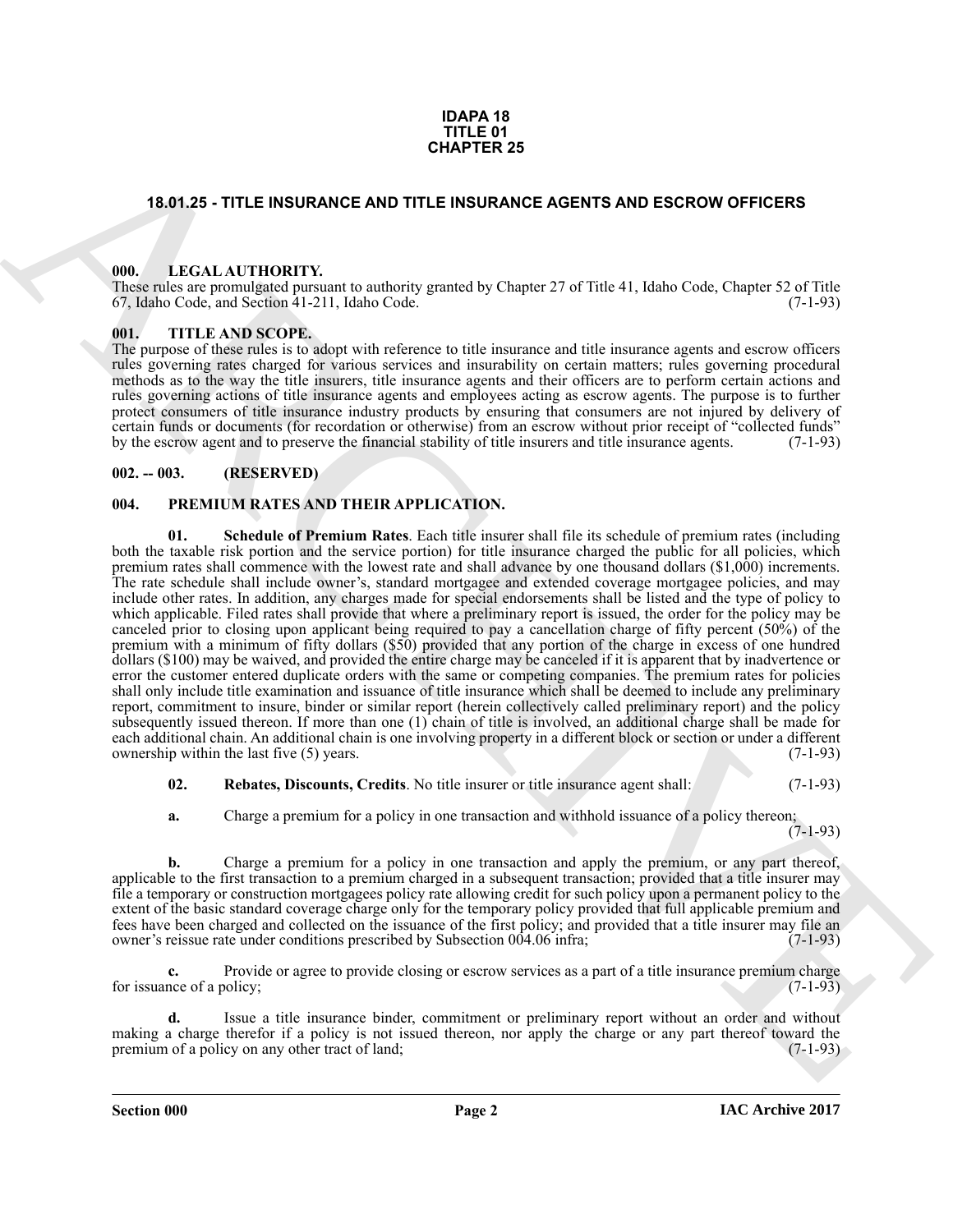## *IDAHO ADMINISTRATIVE CODE IDAPA 18.01.25 - Title Insurance & Title*

**e.** Issue a binder commitment or preliminary report, or title insurance policy for a charge which is less currently filed for such risk with the Department of Insurance: or (7-1-93) than that currently filed for such risk with the Department of Insurance; or

<span id="page-2-3"></span>**f.** In connection with transaction of any title insurance business received by or directed to such insurer or agent directly or indirectly, provide, or cause to be provided, to any person any payment, property or item of value, or division of a premium or fee; provided, contracts of reinsurance when no primary liability is assumed by the reinsurer are exempt here from. (7-1-93) the reinsurer are exempt here from.

**Department of heatens the sixtens in the sixtens of the sixtens of the sixtens of the sixtens of the sixtens of the sixtens of the sixtens of the sixtens of the sixtens of the sixtens of the sixtens of the sixtens of the 03. Amount of Owner's Policy**. An owner's policy shall be issued for not less than (a) the amount of the current sales price of the land and any existing improvements appurtenant thereto, or (b) if no sale is being made, the amount equal to the value of the land and any existing improvements at the time of the issuance of the policy. If improvements are contemplated, the amount may include the cost of such improvements immediately contemplated to be erected thereon with a following pending improvement clause set forth in Schedule B of said policy and the full premium collected, which clause reduces the policy amount to the extent the improvements are not completed. The amount of policies covering leasehold estates for a term of fifty years or more shall be for the full value of the land and existing improvements, and for less than fifty years shall be for an amount at the option of the insured based on (i) the total amount of the rentals payable for the primary term but not less than five  $(5)$  years, or (ii) the full value of the land and existing improvements together with any improvements immediately contemplated to be erected thereon. The amount of policies insuring contract purchasers shall be for the full value of the principal payments. Insurance of lesser estates shall be written for the amount of the value of the estate at the time the policy is issued.

 $(7-1-93)$ 

<span id="page-2-2"></span>**04. Amount of Mortgagee Policies**. A mortgagee's policy shall be for not less than the full principal debt of the loan insured and at insured's request may include up to twenty percent (20%) in excess of the principal debt to cover interest, foreclosure costs, etc. Where the land covered represents only part of the security for the loan, the policy shall be written for the amount of the unencumbered value of the land or the amount of the loan, whichever is the lesser. (7-1-93) is the lesser.  $(7-1-93)$ 

<span id="page-2-6"></span>**05. Simultaneous Issuance of Owner's and Mortgagee's Policy**. When an owner's policy and a mortgage policy covering identical land are simultaneously issued, the owner's policy shall bear the regular owner's rate. Premium for the mortgagee policy simultaneously issued may be for an amount less than the full mortgagee rate<br>for the amount of insurance not in excess of the owner's policy. (7-1-93) for the amount of insurance not in excess of the owner's policy.

<span id="page-2-5"></span>**06. Double Sale and Reissue**. No order will be held open to cover a double sale and the premium will be charged and the policy issued on each sale, unless the conveyance on resale is recorded at the same time as the original transaction. A title insurer may file an owner's reissue rate of not less than fifty percent (50%) of the basic rate which shall be applicable to any policy ordered within two (2) years of the effective date of a prior owner's or purchaser's policy naming applicant as the insured provided that the following conditions are met: (7-1purchaser's policy naming applicant as the insured provided that the following conditions are met:

**a.** The prior policy or a copy thereof is presented to the issuing company and shall be retained in the issuing company's file, or in the absence thereof, reasonable proof of issuance is provided the issuing company.

 $(7-1-93)$ 

<span id="page-2-4"></span>**b.** The reissue premium shall be based on the schedule of fees in effect at the time of reissue. (7-1-93)

**c.** Increased liability is to be computed in accordance with the basic schedule of fees in the applicable (7-1-93) brackets.  $(7-1-93)$ 

**07. Amount on Litigation and Foreclosure Reports**. Where a preliminary report is made for an owner's policy to be issued after a quiet title action or after a foreclosure of contracts of sale, deeds of trust or mortgages, the premium charge shall be that on an owner's policy and the policy will be issued following the successful completion of the litigation or the foreclosure, and cancellation fee charged if the action is unsuccessful. Such fee shall include the examination of title as well as a check immediately prior to judgment or sale on foreclosure. Each such preliminary report shall bear on its face as the limit of liability of the insurer, the value upon which the premium charge is based.

#### <span id="page-2-1"></span><span id="page-2-0"></span>**005. PROCEDURAL RULES AND DEFINITIONS.**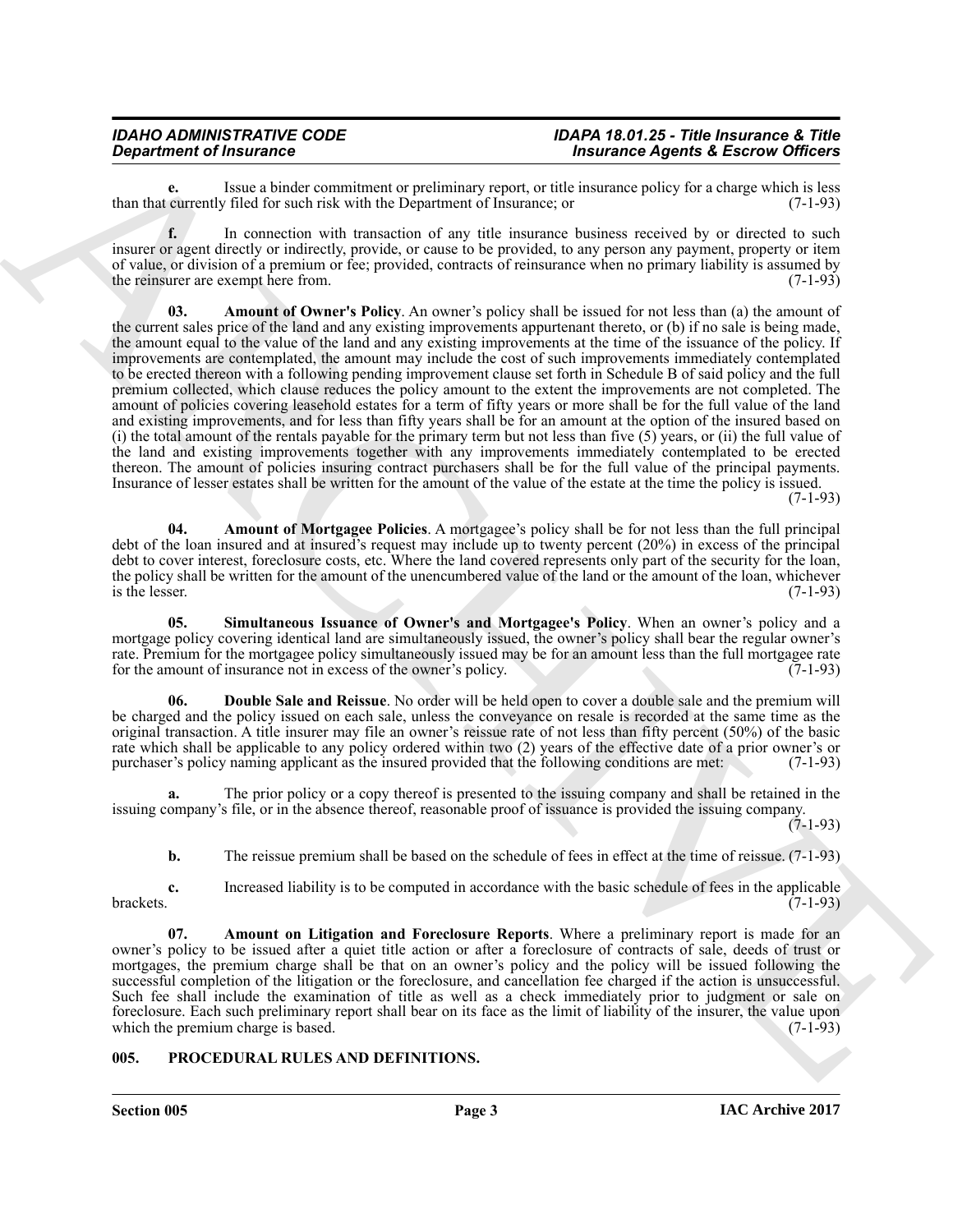#### **01. Definitions**. (7-1-93)

**a.** Policy. Any contract or form of title insurance which prior to its issuance has been filed with the Director of Insurance. (7-1-93)

**b.** Preliminary Report. A binder of insurance, a commitment to insure, a preliminary report of title, and litigation reports including quiet title action, foreclosure actions of contracts of sale, deeds of trust or mortgages where a policy of title insurance will be issued on the successful completion thereof. There is excluded herefrom miscellaneous reports which do not insure title, such as judgment reports, lot book reports or property search reports which are governed by Subsection 005.02. which are governed by Subsection 005.02.

**c.** Title Examination. A search and examination of the title and a determination of insurability of the title in accordance with sound title underwriting practices. Such examination of the public records shall be made only for the purpose of determining insurability of the described property and shall not be a report on the condition of the record. (7-1-93) record.  $(7-1-93)$ 

**Department of Fraumence**<br> **Channisms**<br> **Channisms**<br> **Channisms**<br> **Channisms**<br> **Channisms**<br> **Channisms**<br> **Channisms**<br> **Channisms**<br> **Channisms**<br> **Channisms**<br> **Channisms**<br> **Channisms**<br> **Channisms**<br> **Consider the properties d.** Issuance of a Policy. The preparation, execution and delivery of a title insurance policy which is hereby deemed to be only a contract of insurance up to the face amount of such policy and in no way shall create a tort liability as to the condition of the record insured from. The same shall include any necessary investigation just prior to actual issuance of a policy to determine if there has been proper execution, acknowledgement and delivery of any conveyances, mortgage papers, and other title instruments which may be necessary for the issuance of a policy. It shall also include determination of the status of taxes based on the latest available information and a final search of the title and that all necessary papers have been filed for record. Issuance of the policy shall not include services which are essentially escrow or closing services, such as receiving and disbursing money, prorating insurance and taxes, etc., for which an escrow fee shall be charged. The issuer of the policy may specify requirements necessary for the issuance of the title insurance, but it is the responsibility of the applicant for the insurance to meet such requirements and the title insurance agent shall not act for the applicant to satisfy the same. It is not the responsibility of the policy issuer to cure defects of title or remove liens or encumbrances, nor to perform services extraneous to the issuance of the policy. Title insurers and title insurance agents in the issuance of title insurance policies shall not do any acts which constitute the practice of law and the premium shall not include the cost of legal services to be performed for the benefit of anyone other than the company. A title insurance agent who is also a licensed lawyer rendering any legal services in the transaction insured must render a separate legal billing therefor and the escrow fees shall not include such legal services. (7-1-93)

**e.** Tract Indexes and Abstract Records. See IDAPA 18.01.01, Rules of the Department of Insurance. The tract indexes and abstract records shall be maintained and posted to current date and shall include adequate maps that will enable a person working the title plant to locate a tract of land which is the subject of the title examination.

(7-1-93)

<span id="page-3-1"></span>**02. Miscellaneous Reports**. Where an insurer or its agent issues judgment reports, lot book reports or property search reports, each such report shall specifically contain the following statement: "This report is based on a search of our tract indexes of the county records. This is not a title or ownership report and no examination of the title to the property described has been made. For this reason, no liability beyond the amount paid for this report is assumed hereunder, and the company is not responsible beyond the amount paid for any errors and omissions contained herein." (7-1-93) contained herein.'

<span id="page-3-2"></span>**Special Exceptions**. An insurer may insert such special exception(s) as shall develop from an examination of the title. A special exception shall in all cases specifically describe the item excepted to and shall not be general in terms. The printed provisions of a filed policy form, including exclusions from coverage, exceptions not insured against and stipulations and conditions shall not be deemed special exceptions. (7-1-93) insured against and stipulations and conditions shall not be deemed special exceptions.

<span id="page-3-0"></span>**04. Liens and Encumbrances, Standards of Insurability and Insuring Around**. The determination of insurability as to liens and encumbrances under Section 41-2708(1) and the risk prohibited under Section 41- 2708(2), Idaho Code, intentionally omitting an outstanding enforceable recorded lien or encumbrance, are interpreted by the Insurance Director to mean: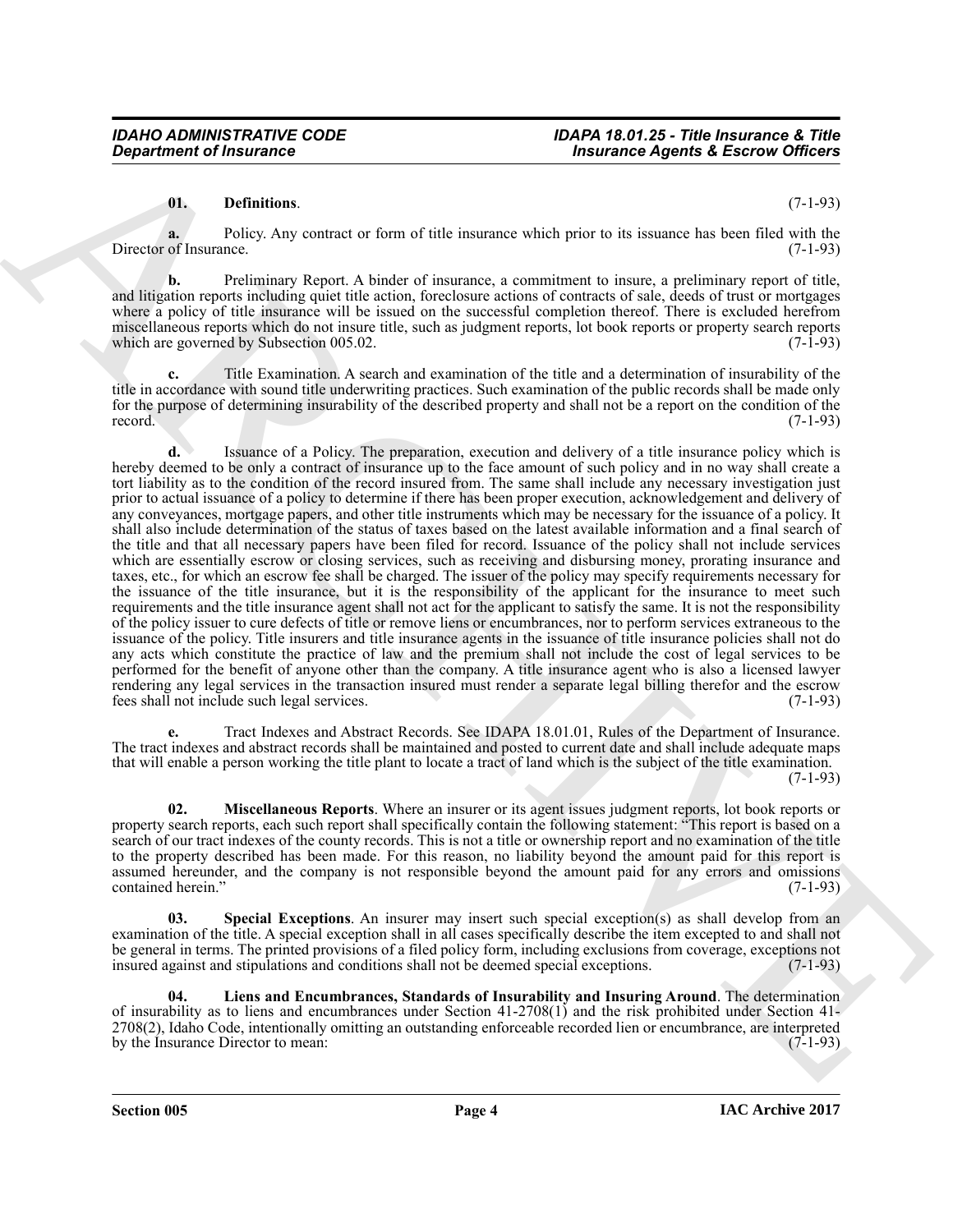#### *IDAHO ADMINISTRATIVE CODE IDAPA 18.01.25 - Title Insurance & Title* **Insurance Agents & Escrow Officers**

**a.** "Intentionally" omitting an outstanding enforceable recorded lien or encumbrance is the issuance of the policy with the intent to conceal information from any person by suppressing or withholding title information, the consequence of which could result in a monetary loss either to the title insurance company or to the insured under the policy or binder.  $(7-1-93)$ 

**b.** "Outstanding enforceable recorded lien or encumbrance" and/or "determination of insurability" as to possible liens and encumbrances shall not be construed as prohibiting an insurer from issuing a policy without taking exception to a specific recorded, inchoate, or death tax item when sound underwriting standards and practices allow insurance against the item. Defects of title are not regulated by this provision. Specifically, a policy may be issued without taking exception to the following items on the conditions set out: (7-1-93)

Where a lien securing an obligation, though not released of record, to the satisfaction of the insurer has been discharged and the insurer or its agent has documentary evidence in its file that the obligation has been paid<br>(7-1-93) in full.  $(7-1-93)$ 

ii. Where funds are in escrow to pay said item and a recordable release in form for filing is available for recording in the ordinary course of business.

iii. Where liens, in the opinion of counsel, are barred by the statute of limitations. (7-1-93)

**Construent of fraction of the signal of the signal of the signal of the signal of the signal of the signal of the signal of the signal of the signal of the signal of the signal of the signal of the signal of the signal o** iv. Where inchoate liens may arise from improvements to the described property and may have priority over a mortgage being insured and a sufficient indemnity as herein defined made by a person or persons who are not the makers of the obligation secured by the insured mortgage or a guarantor thereof, has been delivered to and accepted by the insurer, or sufficient funds, including short term treasury bills and notes, have been deposited with the insurer or its agent to assure ultimate payment and release of such liens; provided, an exception as to such inchoate liens shall be shown on the policy with a provision insuring against the enforcement thereof. Sufficient indemnity as used herein shall mean a direct obligation to pay such liens in an amount judged adequate by the insurer executed by a financial institution regulated by the state or federal government or executed by a responsible person as hereinafter defined. This subsection shall also apply to recorded liens being contested if the indemnity is one hundred and fifty percent (150%) of the claim and is by such financial institution or in said funds. (7-1-93)

Where the insurer has previously issued a policy without taking exception to the specific item and is called upon to issue an additional policy where it is already obligated under such prior policy and where the new policy will not increase its liability or exposure; provided, an exception as to such item shall be shown on the policy with a provision insuring against the enforcement thereof. (7-1-93) with a provision insuring against the enforcement thereof.

When the mortgage policy issued insures validity and priority of a lien, the insurer shall not be required to itemize liens which are subordinate to the lien insured, whether by express subordination or operation of law, unless such subordinated matters must be shown to comply with a policy provision, or unless requested by the insured to do so; provided, when issuing a preliminary report, commitment or a binder for a mortgagee's policy all subordinate liens shall be shown but a statement may be made that they are subordinate. (7-1-93) subordinate liens shall be shown but a statement may be made that they are subordinate.

vii. With reference to federal estate taxes and state inheritance taxes which have not been paid, where the insurer has examined a balance sheet of the estate and determined more than adequate funds are on hand to pay such taxes, and the insurer has taken an indemnity from a responsible person protecting itself against such unpaid taxes, or where sufficient moneys or other securities to pay such taxes have been placed in escrow pending the payment thereof or pending receipt of waiver of lien from the taxing authority. (7-1-93) payment thereof or pending receipt of waiver of lien from the taxing authority.

viii. "Responsible person" is one (1), or more than one (1) if they are jointly and severally liable, each of whose current verified balance sheet upon examination is determined by the insurer to be sufficient for the purpose of the indemnity given. Verified copies of all statements shall be retained by the insurer or its agent. ( the indemnity given. Verified copies of all statements shall be retained by the insurer or its agent.

<span id="page-4-0"></span>**05. Mechanics' Liens, Prohibited Risk**. Under the provisions of Section 41-2708, Idaho Code, the Insurance Director has determined under standards of insurability, prohibited risks and rebates, that under all forms of mortgage policies the risk insured shall not include unrecorded liens and encumbrances, including contractors', subcontractors' professional services, materialmen's and mechanics' liens, unless: (7-1-93)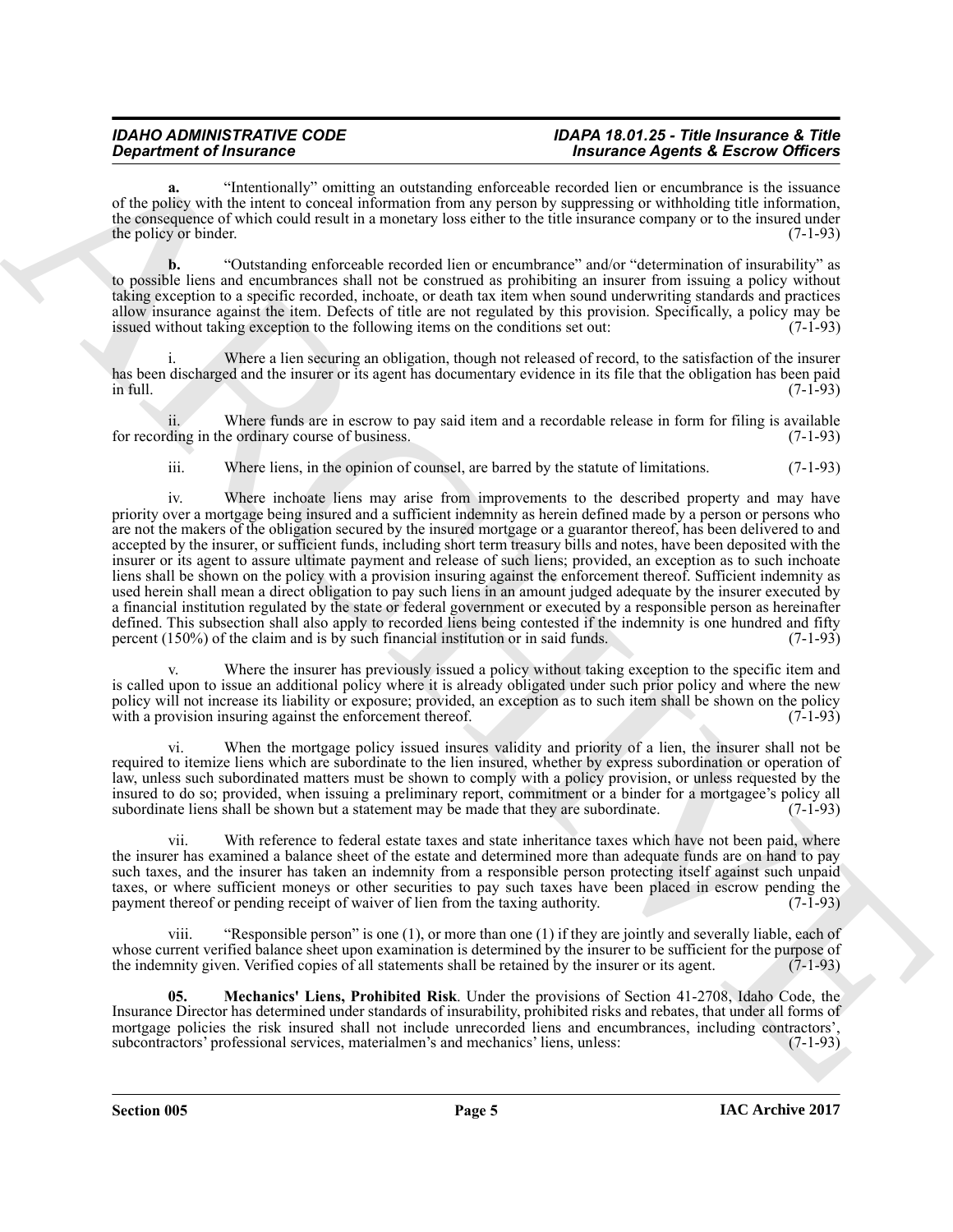**a.** The mortgage shall have been placed of record prior to commencement of any improvement on the premises and the insurer is satisfied that the mortgage and related documents with reference to such priority; or  $(7-1-93)$ 

**b.** Unless the provisions of Subsections 005.04.b.ii., 005.04.b.iii. or 005.04.b.iv., and 005.04.b.viii. as applicable have been complied with; or (7-1-93)

**c.** Unless the insurer has satisfied itself and documented its file that construction has been completed in the for filing liens has expired. (7-1-93) and the time for filing liens has expired.

<span id="page-5-4"></span>**06. Usury, Truth in Lending Disclosures**. Protection against usury, or disclosures required in consumer credit protection acts, truth in lending acts, or similar acts imposing duties on lenders, do not constitute a part of the issuance of title insurance policies. Title insurers and their agents shall not prepare or pass judgment on documents as to usury nor on disclosure documents and notice of right of rescission documents required by any such acts or make any computations as required therein, in the issuance of title insurance policies; provided, an endorsement to a mortgage policy insuring that the loan is one by definition of the Truth in Lending Act exempt from rescission is permissible. Nothing herein shall prohibit such title insurers or their agents from performing closing or escrow services involving such matters when a proper fee is obtained therefor. (7-1-93) escrow services involving such matters when a proper fee is obtained therefor.

<span id="page-5-2"></span>**07. Abstract Plant Information**. Each title insurance agent in making application for a license as such agent, or when paying his fee for renewal of such yearly license, shall submit on the original application and annually thereafter the attached form, marked Exhibit A, attached hereto, "Information re Abstract Plant" completed as to each question set forth herein. (7-1-93) question set forth herein.

<span id="page-5-3"></span>**08. Filing, Approval, Unique Contract or Rate**. Whenever a title insurer is requested to insure a unique kind or class of risk for which a premium rate or form of policy or endorsement has not been filed, neither of which lends itself to an advance filing and determination of said rate or form, pursuant to Section 41-2706(4) such title insurer may make a written application to the Director of Insurance for approval of said special rate or form without complying with the filing notice and thirty (30) day waiting provisions of Section 41-2707 upon complying with the following requirements:  $(7-1-93)$ with the following requirements:

**a.** The insurer shall not have agreed to the special rates nor agreed to issue the special policy or nent, prior to making an application to the Director of Insurance as herein set out. (7-1-93) endorsement, prior to making an application to the Director of Insurance as herein set out.

*Department of Insurance Security and ARCHIVES ARCHIVES CONSULTING THE CONSULTING CONSULTING CONSULTING CONSULTING CONSULTING CONSULTING CONSULTING CONSULTING CONSULTING CONSULTING CONSULTING CONSULTING CONSULTING CONSUL* **b.** The insurer shall make a written application to the Director of Insurance, requesting approval of the applicable special rate or special insurance policy or endorsement, wherein the insurer shall set forth why the particular rate or policy or endorsement is unique as to the risk or form, that such item has or has not ever arisen in the past five (5) years to the knowledge of said insurer, and the circumstances if it has previously arisen in said period, and the circumstances which now arise which necessitate said rate, policy or endorsement and an analysis comparing said unique rate, policy or endorsement to the nearest comparable filed rate, policy or endorsement and justifying the difference on the basis of Section 41-2706(1) and (2). Such application shall have attached to it the proposed policy or endorsement form. The Director of Insurance shall have ten (10) working days after the date of receipt of such application to disapprove the same, and the filing shall be deemed effective if the same is not disapproved within such time. The burden is upon the insurer to make inquiry after the expiration after said ten (10) days to determine whether a disapproval has been made, whether or not mailed notice of such disapproval has not yet been received by said<br>(7-1-93)  $\blacksquare$ insurer. (7-1-93)

**c.** The provisions hereof are only applicable to rates, policies and endorsements, which by reason of the rarity of the event, or the peculiarity of the circumstances, do not lend themselves to a general advance determination and filing of said item. Applications under this rule and the applicable statute shall not be approved if it appears either that said application does not meet the standards of the statute or is such a deviation from the usual policy form or rate most nearly applicable thereto as to be an unsound underwriting practice or an inadequate premium. (7-1-93)  $\mu$  premium.  $(7-1-93)$ 

#### <span id="page-5-0"></span>**006. -- 010. (RESERVED)**

#### <span id="page-5-5"></span><span id="page-5-1"></span>**011. TITLE INSURANCE AGENTS AND EMPLOYEES ACTING AS ESCROW AGENTS.**

**Section 011 Page 6**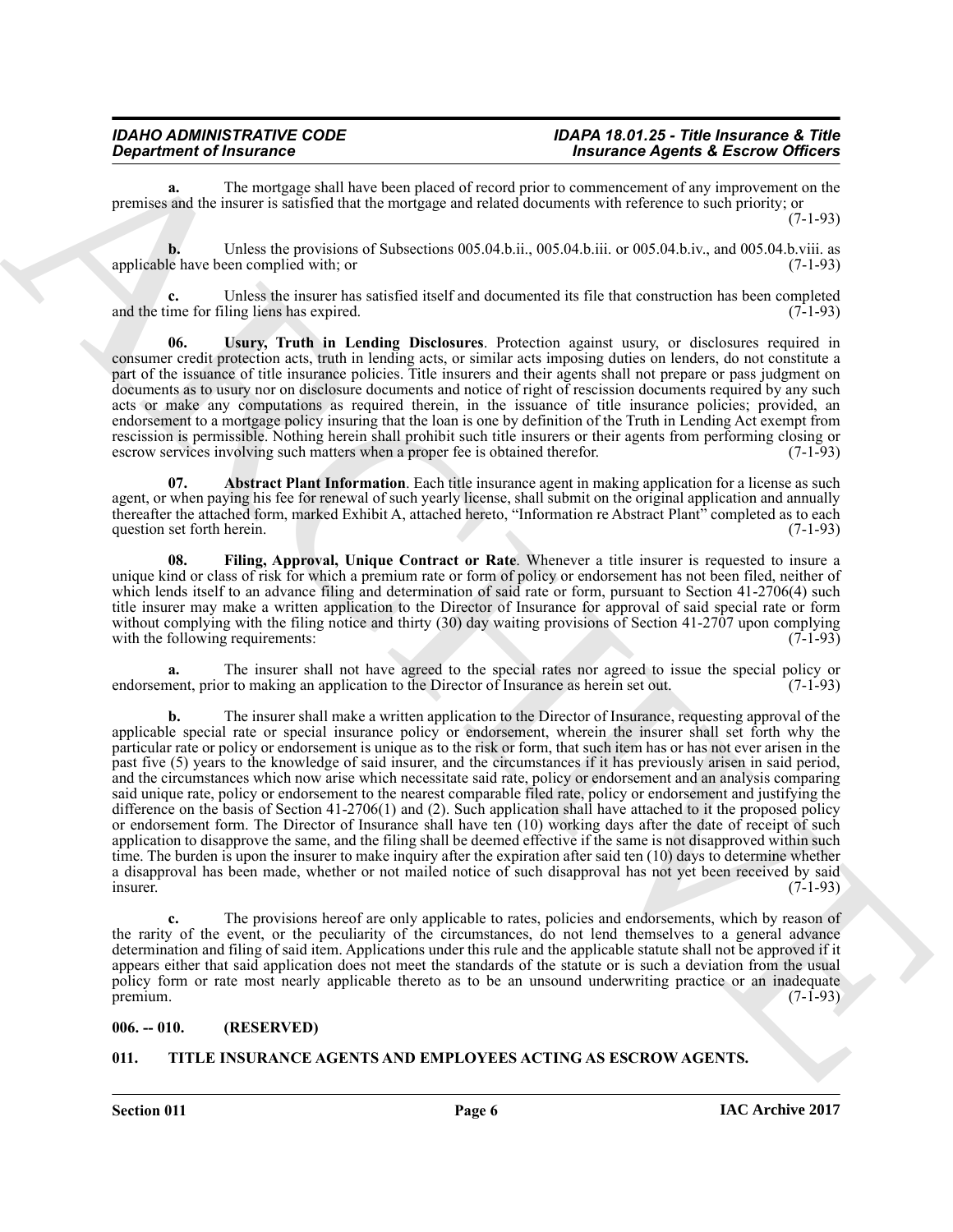<span id="page-6-6"></span>**01. Written Instructions**. An escrow agent shall not accept funds or papers in escrow without a dated, written instruction signed by the parties or their authorized representatives adequate to administer the escrow account and without receiving at the time provided in the escrow instructions sufficient funds and documents to carry out terms of the escrow instructions. Funds and documents deposited shall be used only in accordance with such written instruction; and if additional specific instructions are needed, the agent shall obtain the consent of both parties or such representatives to the escrow or an order of a court of competent jurisdiction at the expense of the escrow parties.

 $(7-1-93)$ 

<span id="page-6-5"></span>**02. Notice of Conflict of Interest**. An escrow agent shall act without partiality to any of the parties to the escrow. An escrow agent may not close a transaction where he has, directly or indirectly, a monetary interest in the subject property either as buyer or seller. If an escrow agent has a business interest in the escrow transaction other than as escrow agent, the relationship or interest must be disclosed in the written escrow instructions. After noting such interest, an additional statement shall appear as follows: "We call this interest to your attention for disclosure purposes. This interest will not, in our opinion, prevent us from being a fair and impartial escrow agent in this transaction, but you are, nevertheless, free to request the transaction be closed by some other escrow agent." (7-1-93)

<span id="page-6-0"></span>**03. Closing Statement**. On completion of an escrow transaction the agent shall deliver to each principal a written closing statement signed by the agent of each principal's account. The same shall show all receipts and disbursements and any charge made by and disbursements to the escrow agent shall be clearly noted. A copy shall be retained. (7-1-93) shall be retained.

<span id="page-6-2"></span><span id="page-6-1"></span>**04. Control of Funds**. An escrow agent shall maintain one or more "trust accounts" in a federally insured financial institution into which all escrow funds received shall be deposited and from which there shall be drawn escrow payments. No other funds shall be commingled with such trust account. Escrow fees shall not be drawn until the escrow is completely ready to close in accordance with the escrow instructions and must be withdrawn not later than the day on which the final disbursements are made for the escrow closing. (7-1-93) later than the day on which the final disbursements are made for the escrow closing.

*Constrainer* of Francesco Constrainer Constrainer Constrainer Constrainer Constrainer Constrainer Constrainer Constrainer Constrainer Constrainer Constrainer Constrainer Constrainer Constrainer Constrainer Constrainer **05. Escrow Accounting Procedures**. An escrow agent shall maintain on a current basis (a) an escrow ledger with a separate numbered sheet for each escrow agreement and (b) an escrow liability control account. Disbursements shall be posted from checks or other vouchers and each item, not the total of items, must be entered. Escrow liability control account shall balance with the escrow ledger at all times and shall equal the balance of funds in the "trust accounts" for escrows at the bank. Checks may not be drawn against an escrow account without sufficient credit balance for the particular escrow existing at the time. Funds shall not be transferred between escrow agents except by writing checks and receipts which are charged and credited respectively to accounts with the reason noted and the authority therefor. All services must be performed and the escrow account ready to close before any service or escrow fees may be charged and drawn from an escrow account (unless an escrow is a long term collection, and fees are payable monthly or annually). The escrow funds will be placed in the "trust accounts" for escrows and no other funds commingled therewith. All entries in any escrow account shall be posted the date of the entry without regard of the date of posting, but all entries should be posted daily. (7-1-93) regard of the date of posting, but all entries should be posted daily.

<span id="page-6-4"></span>**06. Escrow Records**. Each escrow agent shall maintain in each escrow transaction: (3-15-02)

**a.** Evidence of all funds received including copies of all instruments, which shall include prenumbered cash receipts, copies of cashier's checks, wire transfer confirmations or evidence of unconditional payment of checks, as applicable; (3-15-02) payment of checks, as applicable;

**b.** Complete evidence of all funds disbursed which shall include check stubs or check copies, and wire instructions for all disbursements as applicable; and (3-15-02)

**c.** A final ledger sheet for each escrow transaction listing all items received and disbursed. All records shall be made available for audit, inspection and examination by the Director upon demand, and all records shall be preserved for not less than six (6) years from the closing date of the escrow. (3-15-02) preserved for not less than  $s$ ix  $(6)$  years from the closing date of the escrow.

<span id="page-6-3"></span>**07. Escrow Audit**. Each escrow agent shall submit to the Director not less often than the end of every third year an audit by an independent public accountant of its escrow transactions, a verification of open escrows and whether the escrow agent's records are maintained in a manner to permit such audit. The audit report shall include a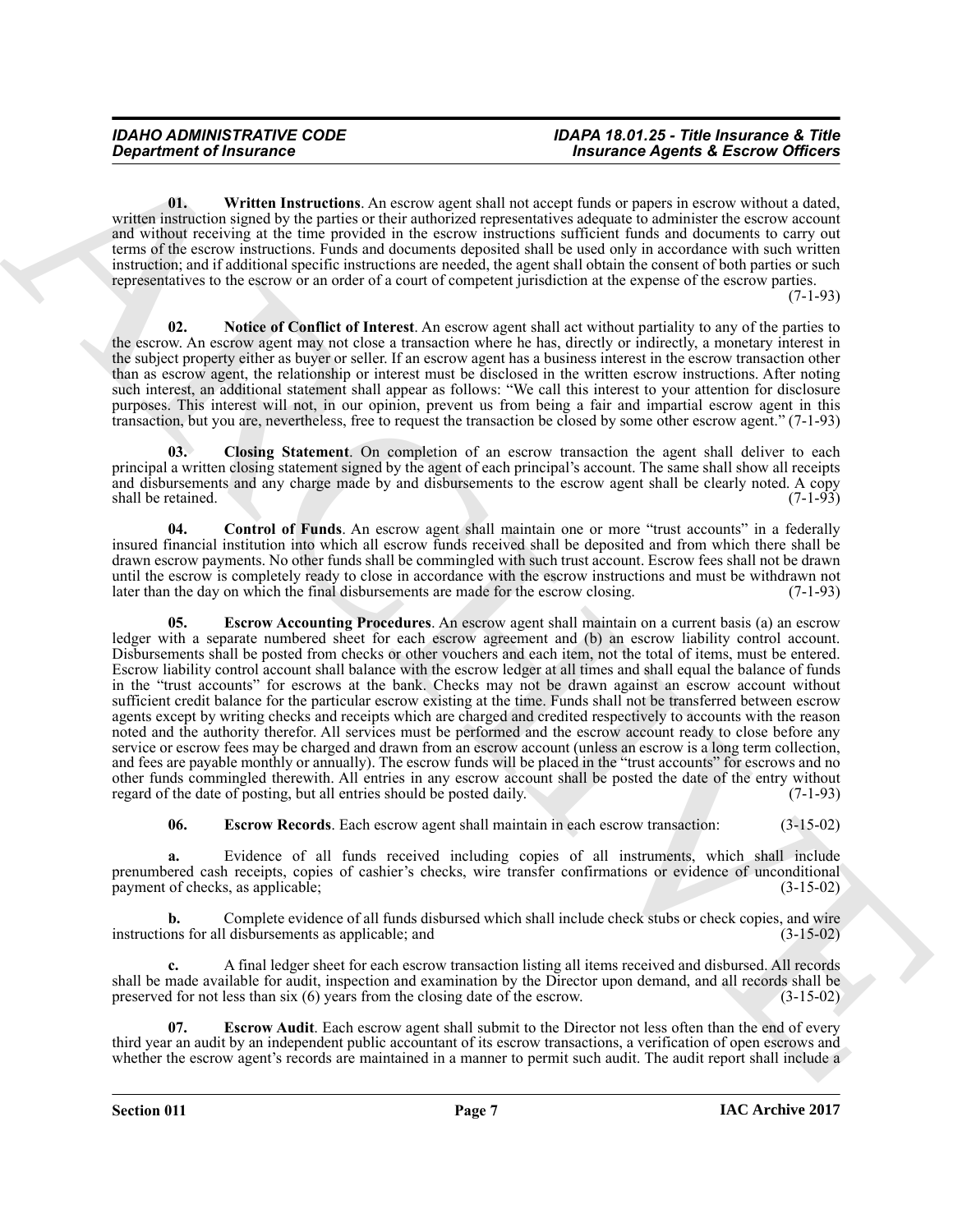#### *IDAHO ADMINISTRATIVE CODE IDAPA 18.01.25 - Title Insurance & Title* **Insurance Agents & Escrow Officers**

<span id="page-7-0"></span>balance sheet as of the close of the audit period, which will be June 30th of the particular year, a list of all bank accounts of the escrow agent containing escrow funds showing the name, address and account number, a list of any closing escrows which have been open for more than one (1) year at the end of the audit period, showing the number of confirmations requested, number of discrepancies and approximate percentage of escrow accounts verified, and a statement that the escrow agent has complied with the rules of the Director as to escrow accounts listing any exceptions. As an alternative, the escrow agent may submit with the prior approval of the Department, a signed certification of review, in a standard format as approved by the Director, by its underwriter that it has been subjected to an escrow review performed by the title insurer. The scope of the escrow review shall include a limited review of escrow transactions and files. This signed certification must be received no later than December 31 of every third year. If the certification is not deemed adequate by the Director, he may require an escrow audit by an independent public accountant. (3-15-02)

**Strainer of Francesco Chemistrics** which will be the 200 and the parameter of particles and the character of the character of the character of the character of the character of the character of the character of the chara **08. Bond**. Before a license shall be issued to a title insurance agent pursuant to Section 41-2710, Idaho Code, such agent must comply with the requirements for a bond for the title insurance agent, escrow officer and any of the employees of said agent thereof engaged in handling escrow accounts and funds or countersigning and issuing title insurance policies, except such employees whose duties are wholly clerical in relation thereto. Such bond need not be renewed each year, but may be in the form that continues from year to year until canceled. Such bond may be for more than one county if the title insurance agent is licensed to do business in more than one county, but the liability under such bond shall be limited to the amount per county as required by Section 41-2711, Idaho Code. Such bond shall be for the benefit of all persons who have suffered any loss because of the breach of the terms of said bond and shall be enforceable on finding of the Director of Insurance upon hearing that the terms of the bond have been violated. Deposits in Lieu of Bonds: In lieu of such bond, cash or securities as herein defined may be deposited with the Director of Insurance. The Director of Insurance does hereby approve the following securities which are eligible for deposit in place of the bond required: Cash in the form of a cashier's check, any public obligation as defined in Section 41-707 and Section 41-708, Idaho Code, and the assignment of any savings deposits or certificates of deposit as defined in Section 41-720, Idaho Code. In each case, such deposit shall be accompanied by a statement that such deposit is made to meet the compliance of Section 41-2710, Idaho Code, and may be liquidated to meet the obligations of said section. Said cash or security in lieu of the bond shall be deposited with the director pursuant to Section 41-804, Idaho Code, except that the cash shall be deposited with the state treasurer for the account of the bond of said depositing agent. (7-1-93) bond of said depositing agent.

<span id="page-7-1"></span>**09. Cancellation of Bond -- Cancellation of License**. A title insurance agent's bond may provide for cancellation thereof upon notice of not less than thirty days to the Insurance Director and to the licensed agent. Upon such notice being received, the licensed title insurance agent must provide a new bond in place thereof before the cancellation of the current bond, and in the event of failure to do so, the license of the title insurance agent shall be deemed suspended on the date of the expiration of such bond, and until a replacement bond has been issued and delivered to the Director of Insurance. (7-1-93)

#### <span id="page-7-2"></span>**10. Disbursement of Funds or Documents From Escrow -- Requirement for Collected Funds**.

(7-1-93)

#### **a.** Definitions. (7-1-93)

i. "Business Day" means a calendar day other than Saturday or Sunday, and also excluding most major holidays. If January 1, July 4, November 11, or December 25 fall on a Sunday, the next Monday is also excluded from the definition of a business day. (7-1-93) excluded from the definition of a business day.

"Collected Funds" means (a) cash (currency); (b) wired funds when unconditionally received by the escrow agent; (c) when identified as such, (1) cashier's check; (2) certified check; or (3) teller's check (official check) when any of the above are unconditionally received by the escrow agent; (d) U.S. Treasury checks, postal money orders, federal reserve bank checks, federal home loan bank checks, State of Idaho and local government checks, local or Idaho on-us checks, or local third party checks on the next business day after deposit; (e) local personal or corporate checks on the second business day after deposit; and (f) non-local State and government checks, non-local on-us checks, non-local personal or corporate checks or non-local third party checks on the fifth business day after deposit. For purposes of this section a deposit is considered made on (1) the same day the item is delivered in person to an employee of a federally insured financial institution, or (2) the first business day following an after business hours deposit of an item to a federally insured financial institution.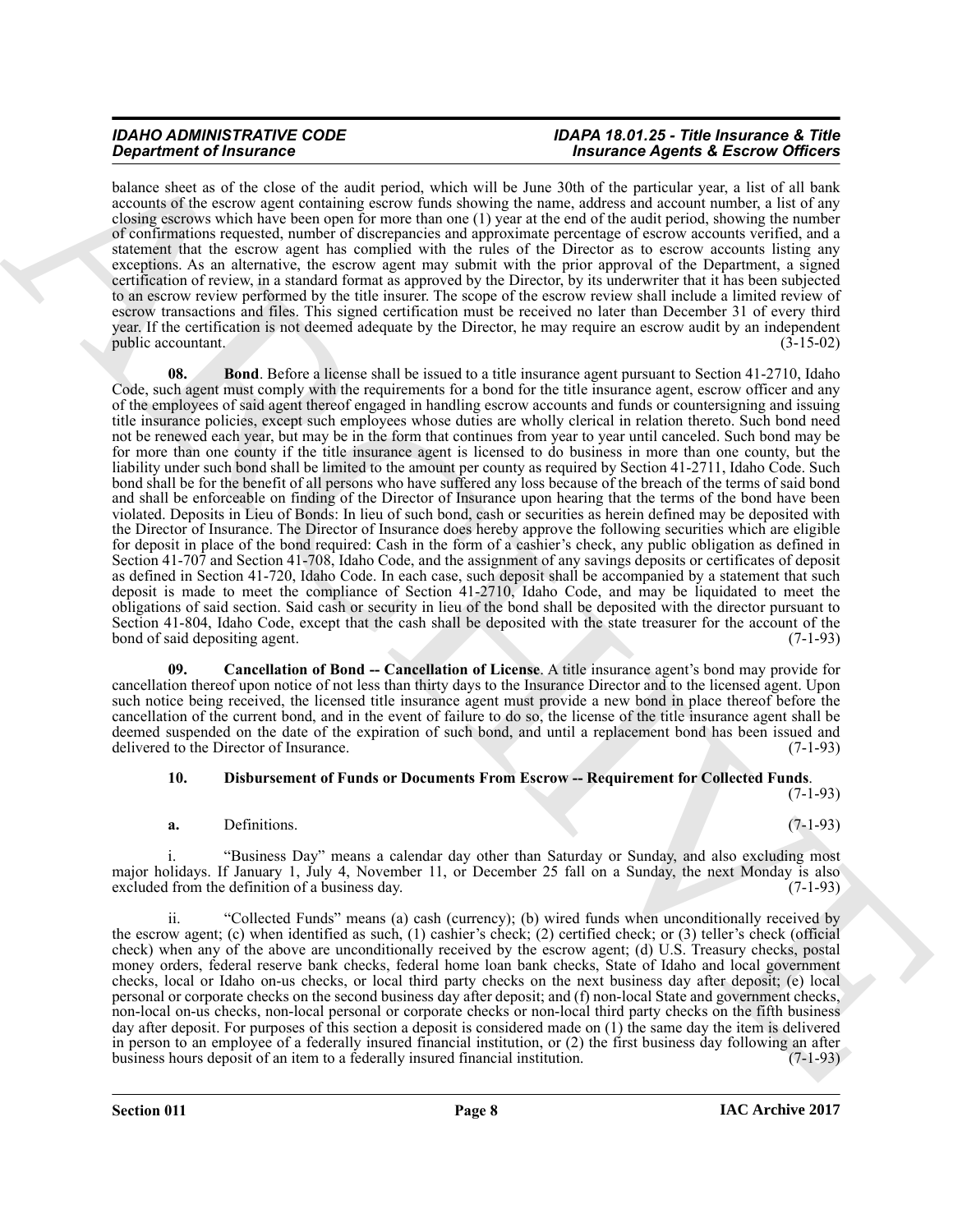iii. "Cashier's Check, Certified Check and Teller's Check (Official Check)" as identified above in on 011.10.a.ii. means "checks" issued by a federally insured financial institution. (7-1-93) Subsection 011.10.a.ii. means "checks" issued by a federally insured financial institution.

iv. "Collection or Long-Term Escrow" means an escrow established for the purpose of receiving two (2) or more periodic payments over a total period of time after establishment in excess of thirty (30) days. (7-1-93)

v. "Escrow" includes any agreement (express, implied in fact or implied at law) pursuant to which funds or documents are delivered to an escrow agent to be held by the escrow agent until the happening of a contingency or until the performance of a condition, and then delivered by the escrow agent to another or recorded by the escrow agent. (7-1-93) the escrow agent.

vi. "Escrow Agent" includes any person or entity described in Section 41-2704, Idaho Code, (and the rules promulgated thereunder), which accepts funds or documents for the purpose described in Subsection 011.10.a.v. (7-1-93)

vii. "Incidental Expenses" means direct expenses that are the obligation of one or more of the parties to an escrow transaction but are not the purchaser's principal obligation. Incidental expenses would include, but not be limited to, advances to cover unexpected recording fees and additional interest occasioned by delays in closings or miscalculations. (7-1-93) miscalculations.

viii. "Local Checks" as identified above in Subsection 011.10.a.ii. means checks drawn against a federally insured financial institution located in the same check processing region as the title agent's depositary federally insured financial institution.

ix. "On-Us Checks" as identified above in Subsection 011.10.a.ii. means checks drawn against the same federally insured financial institution or branch as the title agent's own depositary federally insured financial institution. (7-1-93) institution. (7-1-93)

**b.** Requirement of Collected Funds. (7-1-93)

i. Notwithstanding any agreement to the contrary, no disbursement of funds or delivery of documents from an escrow for recording or otherwise may be made unless the escrow contains a credit balance consisting of collected funds, other than funds of the escrow agent or its affiliates, sufficient to discharge all monetary conditions of the escrow. The requirement of collected funds does not apply to collection or long term escrows. the escrow. The requirement of collected funds does not apply to collection or long term escrows.

ii. Notwithstanding any other provision of Section 011, an escrow agent may advance its own funds in an aggregate amount not to exceed one thousand dollars (\$1000) to pay incidental expenses incurred with respect to the escrow. (7-1-93) the escrow.  $(7-1-93)$ 

#### <span id="page-8-1"></span><span id="page-8-0"></span>**012. ESCROW FEES.**

<span id="page-8-3"></span><span id="page-8-2"></span>**01. Fees**. Each title insurer and title insurance agent shall file its schedule of escrow rates charged for all escrow services and closing services rendered. Such services shall not include preparation of instruments. The fee shall be based upon the full sales price in the event of a sale, or the amount of the loan in the event of a mortgage. Property in different ownerships always, and noncontiguous properties generally, are rated separately. Additional fees will be charged where the minimum fee is inadequate because of the unusual complications of the transactions.

 $(7-1-93)$ 

**Considered of Francesco Constant Constant Check and Tubes Constant Check in the second of Francesco Append & Excess when**  $\alpha$  **Constant Check in the second of Francesco Append & Excess when**  $\alpha$  **Constant Check in the seco 02. Rebates, Discounts, Credits**. Escrow fees charged by title insurers and title insurance agents for escrow work and for closings incident to any commitment, binder, preliminary report or the issuance of any contract or policy of title insurance pursuant to Section 41-2704, Idaho Code, are the business of title insurance regulated by Chapter 27 of Title 41 and are subject to the same prohibitions against rebates and illegal inducements as are applicable to the issuance of title insurance policies. Charging other than the full filed escrow fee for an escrow or closing is deemed to be a rebate and illegal inducement to the business of title insurance, the issuance of any title insurance policy or the performance of any escrow or closing work, or a combination of any of the same. No title insurance agent shall: (7-1-93) insurer or title insurance agent shall:

**Section 012 Page 9**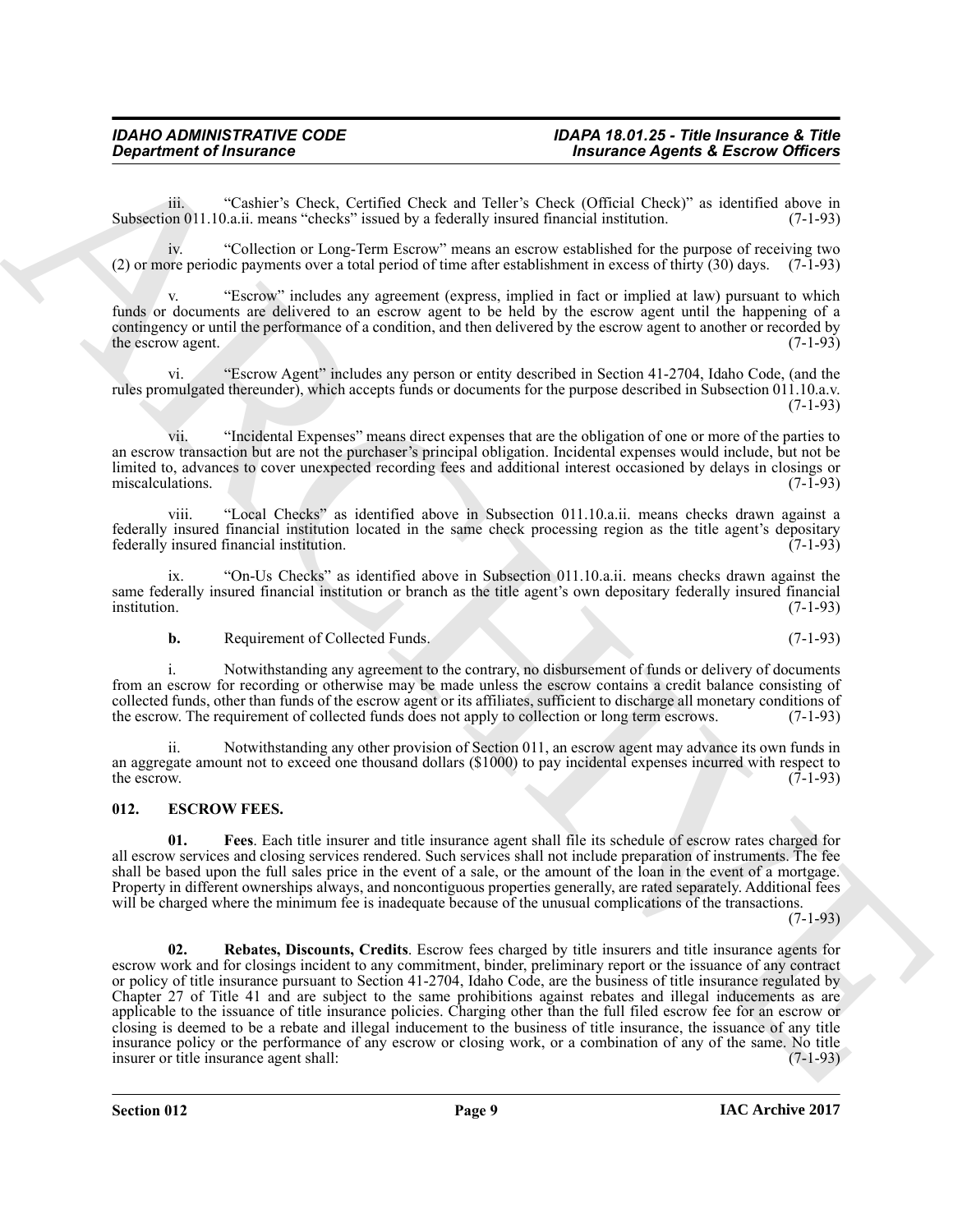#### <span id="page-9-0"></span>**013. SEVERABILITY.**

### <span id="page-9-1"></span>**014. -- 999. (RESERVED)**

#### **APPENDIX A**

#### **APPENDIX A EXHIBIT "A" STATE OF IDAHO DEPARTMENT OF INSURANCE INFORMATION REGARDING ABSTRACT PLANT**

|                    | <b>Department of Insurance</b>                                                                                                                                                                                                                                                                                                                                |                                                       |                  | <b>Insurance Agents &amp; Escrow Officers</b> |
|--------------------|---------------------------------------------------------------------------------------------------------------------------------------------------------------------------------------------------------------------------------------------------------------------------------------------------------------------------------------------------------------|-------------------------------------------------------|------------------|-----------------------------------------------|
| a.<br>Director;    | Perform escrow or closing services without charging the fee therefor as filed with the Insurance                                                                                                                                                                                                                                                              |                                                       |                  | $(7-1-93)$                                    |
|                    | Charge an escrow or closing fee for a transaction and perform the services, or any part thereof, for<br>another closing or escrow transaction;                                                                                                                                                                                                                |                                                       |                  | $(7-1-93)$                                    |
|                    | Provide or agree to provide closing or escrow services as a part of a title insurance premium charge<br>or as a part of any other service rendered by said party;                                                                                                                                                                                             |                                                       |                  | $(7-1-93)$                                    |
| d.<br>therefor; or | Provide or agree to provide closing or escrow services without a signed escrow instruction and a<br>proper accounting record established therefor and showing on such record the collection of the proper escrow fee                                                                                                                                          |                                                       |                  | $(7-1-93)$                                    |
|                    | In connection with obtaining escrow business or the providing or agreeing to provide closing or<br>escrow services, directly or indirectly, to provide or cause to be provided to any other person any payment, property<br>or item of value, or any division of an escrow or closing fee.                                                                    |                                                       |                  | $(7-1-93)$                                    |
| 013.               | <b>SEVERABILITY.</b><br>If any provision of these rules, or the application thereof to any person or circumstance, is held invalid, such validity<br>shall not affect other provisions of applications of these rules which can be given effect without the invalid provision<br>or application, and to that end the provisions in these rules are severable. |                                                       |                  | $(7-1-93)$                                    |
| $014. - 999.$      | (RESERVED)                                                                                                                                                                                                                                                                                                                                                    |                                                       |                  |                                               |
|                    |                                                                                                                                                                                                                                                                                                                                                               |                                                       |                  |                                               |
|                    |                                                                                                                                                                                                                                                                                                                                                               |                                                       |                  |                                               |
|                    |                                                                                                                                                                                                                                                                                                                                                               | <b>APPENDIX A</b><br><b>APPENDIX A</b><br>EXHIBIT "A" |                  |                                               |
|                    | <b>INFORMATION REGARDING ABSTRACT PLANT</b>                                                                                                                                                                                                                                                                                                                   | <b>STATE OF IDAHO</b><br>DEPARTMENT OF INSURANCE      |                  |                                               |
| NAME:              |                                                                                                                                                                                                                                                                                                                                                               |                                                       |                  |                                               |
| <b>ADDRESS:</b>    |                                                                                                                                                                                                                                                                                                                                                               |                                                       |                  |                                               |
|                    | <b>STREET</b><br><b>CITY</b>                                                                                                                                                                                                                                                                                                                                  | <b>STATE</b>                                          | <b>ZIP CODE</b>  | <b>COUNTY</b>                                 |
| 1.                 | Date your tract indexes begin                                                                                                                                                                                                                                                                                                                                 |                                                       |                  |                                               |
| 2.                 | Date your County Records begin                                                                                                                                                                                                                                                                                                                                |                                                       |                  |                                               |
| 3.                 | County Records not covered by tract indexes, if any                                                                                                                                                                                                                                                                                                           |                                                       |                  |                                               |
| 4.<br>5.           | Whether all, or only part of county area is covered by your indexes, stating parts covered if partial<br>Do you have a copy of all filed or recorded instruments legally affecting title to real property<br>including any recorded judicial proceedings?                                                                                                     |                                                       | If not, explain. |                                               |
| 6.                 | Type of Plant:<br>() geographic<br>() computer                                                                                                                                                                                                                                                                                                                | () tract index                                        |                  |                                               |
|                    | In what form are all documents referred to in question 5, sorted and retrieved?                                                                                                                                                                                                                                                                               |                                                       |                  |                                               |
|                    | If card index, do you rely on cards for examination of titles?                                                                                                                                                                                                                                                                                                |                                                       |                  |                                               |
| purposes?          | If you use a form of card take off or tract index, do you have microfilm of records in your office for examination                                                                                                                                                                                                                                            |                                                       |                  |                                               |
| 7.                 | Do you have a general index file of names including all live judgements, state and federal tax liens?                                                                                                                                                                                                                                                         |                                                       |                  |                                               |
| 8.<br>9.           | Do you regularly maintain a daily take off, currently posted or filed into your plant?<br>As of the date this Exhibit "A" is signed and dated, what date was your title plant posted to?                                                                                                                                                                      |                                                       |                  |                                               |

- 8. Do you regularly maintain a daily take off, currently posted or filed into your plant?
- 9. As of the date this Exhibit "A" is signed and dated, what date was your title plant posted to? 10. Character of plant ownership:
	- Individual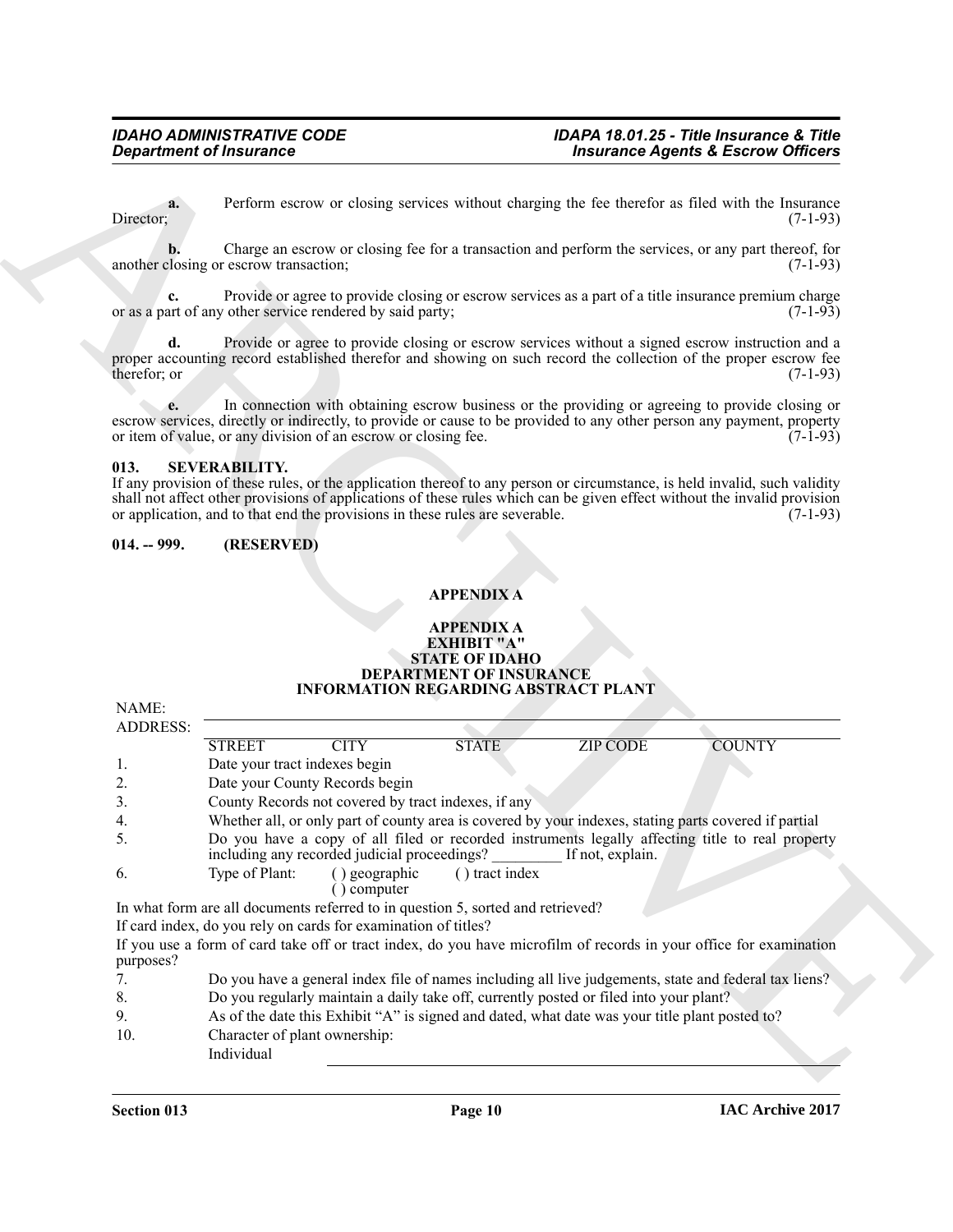#### *IDAHO ADMINISTRATIVE CODE IDAPA 18.01.25 - Title Insurance & Title Department of Insurance Insurance Agents & Escrow Officers*

| Department of Insurance                       | Insurance Agents & Escrow Officers |
|-----------------------------------------------|------------------------------------|
| Partnership                                   |                                    |
| Corporation                                   |                                    |
| $\operatorname{Leased}$                       |                                    |
| Owner                                         |                                    |
| If plant is leased, please give name of owner |                                    |
| and term of your lease                        | years                              |
| ending<br>AGENT                               |                                    |
|                                               |                                    |
| <b>DATE</b>                                   |                                    |
|                                               |                                    |
|                                               |                                    |
|                                               |                                    |
|                                               |                                    |
|                                               |                                    |
|                                               |                                    |
|                                               |                                    |
|                                               |                                    |
|                                               |                                    |
|                                               |                                    |
|                                               |                                    |
|                                               |                                    |
|                                               |                                    |
|                                               |                                    |
|                                               |                                    |
|                                               |                                    |
|                                               |                                    |
|                                               |                                    |
|                                               |                                    |
|                                               |                                    |
|                                               |                                    |
|                                               |                                    |
|                                               |                                    |
|                                               |                                    |
|                                               |                                    |
|                                               |                                    |
|                                               |                                    |
|                                               |                                    |
|                                               |                                    |
|                                               |                                    |
|                                               |                                    |
|                                               |                                    |
|                                               |                                    |
|                                               |                                    |
|                                               |                                    |
|                                               |                                    |
|                                               |                                    |
|                                               |                                    |